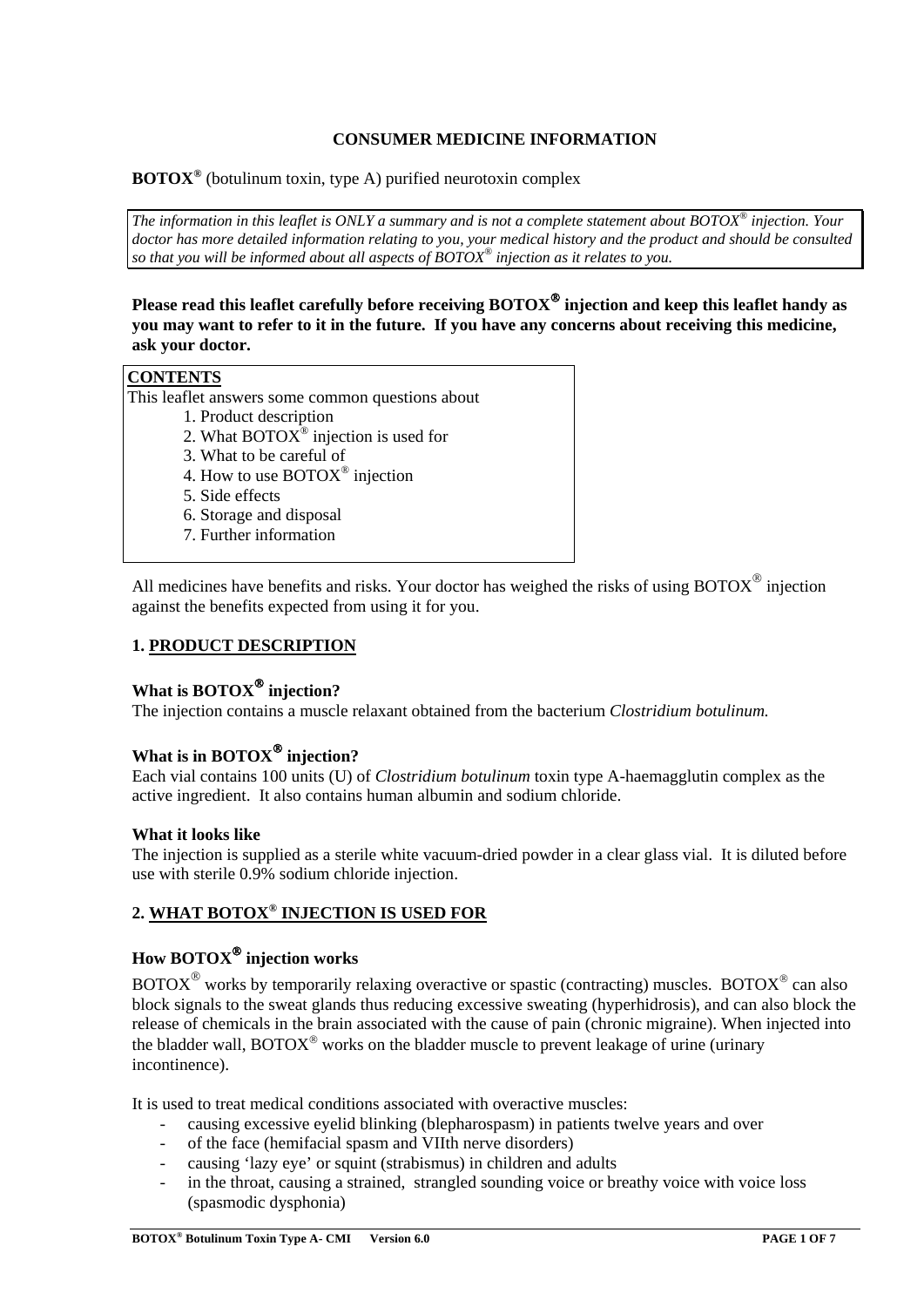- causing the head to be in an unusual posture or pain in the neck associated with twisting of the head (cervical dystonia)
- in children aged two years and older, causing altered and unnatural position or movements in the hand and arm as well as legs, including those muscles that cause abnormal ankle position and walking gait (juvenile cerebral palsy)
- in adults, causing focal spasticity in the hands, arms or legs (adult focal spasticity).

 $BOTOX^{\circledast}$  is also used:

- to treat leakage of urine (urinary incontinence) in adults with overactive bladder due to neurologic disease. BOTOX® has been shown to markedly reduce leakage of urine and improve the quality of life of patients suffering from leakage of urine due to neurogenic bladder.
- to treat headaches occurring in adults with chronic migraine
- to treat excessive sweating from the armpit area
- to improve the look of vertical frown lines that appear between the eyebrows, lines around the eyes and on the forehead.

#### **Availability**

The Department of Health has approved  $\text{BOTOX}^{\textcircled{\tiny{\textcirc}}}$  injection for the uses listed above. However, your doctor may use this medicine for another purpose. If you want more information, ask your doctor.

## **3. WHAT TO BE CAREFUL OF**

## **BOTOX injection must not be used if:**

- you are allergic to any of the ingredients listed in section 1 (Product Description)
- you have an infection in the muscles where it would normally be injected
- you have any muscle disorders in other parts of your body, such as myasthenia gravis or Eaton Lambert Syndrome
- you are being treated for leakage of urine and have either a sudden onset of urinary tract infection (UTI) or
- you have a sudden inability to empty your bladder (and are not regularly using a catheter)
- you are being treated for leakage of urine and are not willing and/or able to begin using a catheter, if required
- the container is damaged or shows signs of tampering, or if the product does not look quite right

#### **Tell your doctor if:**

- you have any muscle disorders in other parts of your body, including myasthenia gravis, Eaton Lambert Syndrome or amyotrophic lateral sclerosis
- you are scheduled to have surgery using a general anaesthetic
- you are taking anti-platelets (aspirin-like products) and/or anti-coagulants (blood thinners)
- you have inflammation or severe weakness in the muscles where  $\text{BOTOX}^\circledast$  would be injected
- you have a breathing problem, such as asthma or emphysema
- you have swallowing problems
- you have bleeding problems
- you have had surgery on your face
- you have drooping eyelids
- you have any other change in the way your face normally looks
- you have angle closure glaucoma
- you have problems with your heart or circulation
- you have had seizures
- you are pregnant or have the intention of becoming pregnant
- you are breastfeeding or planning to start breastfeeding

In these circumstances it may not be possible to use  $\text{BOTOX}^{\circledR}$ .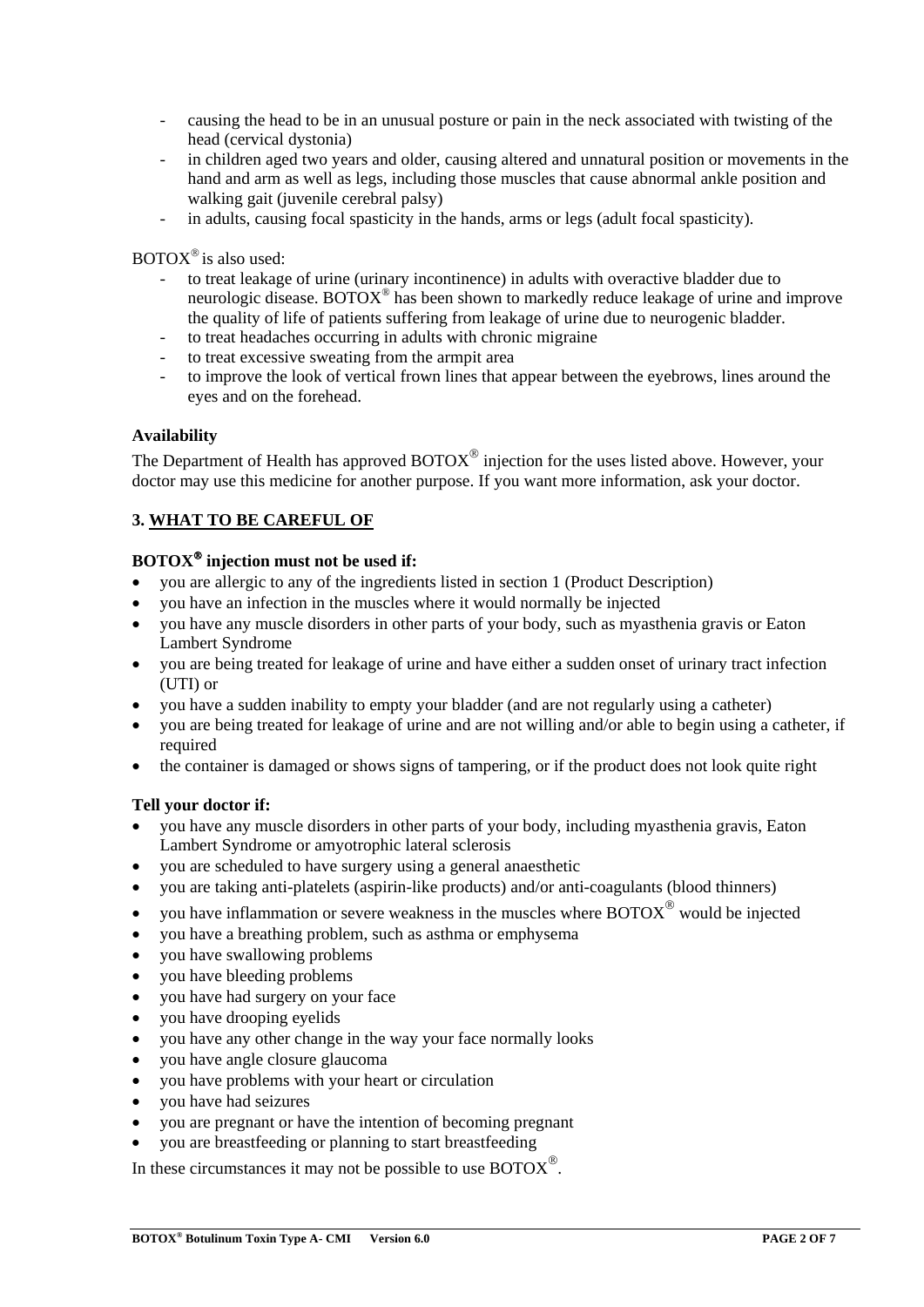Tell your doctor if you have problems swallowing, speaking, or breathing. These problems can happen hours to weeks after an injection of BOTOX<sup>®</sup> usually because the muscles that you use to breathe and swallow can become weak after the injection.

Swallowing problems may last for several months. People who already have swallowing or breathing problems before receiving BOTOX® have the highest risk of getting these problems.

#### **Taking other medicines**

Tell your doctor if you are taking any other medicines, including any that you get without a prescription from your pharmacy, supermarket or health food shop. Some medicines and BOTOX® may interfere with each other.

Especially tell your doctor if you:

- have received any other botulinum toxin product in the last four months
- have recently received an antibiotic by injection
- take muscle relaxants
- take an allergy or cold medicine
- take a sleep medicine.

## **4. HOW TO USE BOTOX® INJECTION**

 $BOTOX^{\circledast}$  injection should only be administered by a doctor familiar with the required technique. It must be dissolved in sterile saline solution immediately before use, and should not be used in higher doses or more frequently than recommended.

# *The usual dosage of BOTOX is as follows:*

#### **Urinary incontinence due to neurogenic bladder**

Your doctor will give multiple injections into the bladder wall via a specific instrument (cystoscope). The total dose is 200 U of  $BOTOX^*$ .

You will usually see an improvement within 2 weeks after the injection.

Typically the effect lasts 8-10 months after the injection.

When the effects start to wear off, you can have the treatment again if needed, but not more often than every 3 months.

#### **Blepharospasm, Hemifacial Spasm and VIIth Nerve Disorders**

The recommended dose is 1.25 U to 2.5 U (0.05 mL to 0.1 mL) for each muscle injected. The initial effect occurs within 3 days, with the maximum muscle relaxation reached within 1-2 weeks, and lasting approximately 3 months. After this, you should return for a repeat dose. The total maximum dose in a two month period should not be more than 200 U.

#### **Strabismus**

The volume of BOTOX<sup>®</sup> injected for the treatment of strabismus or squint should be between 0.05 to 0.15 mL per eye muscle. The muscle relaxation effect begins one to two days after the injection and lasts 2 to 6 weeks. You may need to return for a repeat dose if the effect is inadequate or if the squint recurs. The maximum recommended dose as a single injection for any one muscle is 25 U.

#### **Spasticity in children two years and older**

The recommended total dose is up to 8 U/kg injected into the spastic muscles. The dose is dependent on the size of the spastic muscle and the degree of spasticity. The dose can then be repeated, but not more often than every 3 months.

#### **Focal spasticity in adults**

Your doctor will determine the appropriate dose and the number of injection sites based on the number of spastic muscles, the severity of the spasticity and the site and location of the muscles involved. Your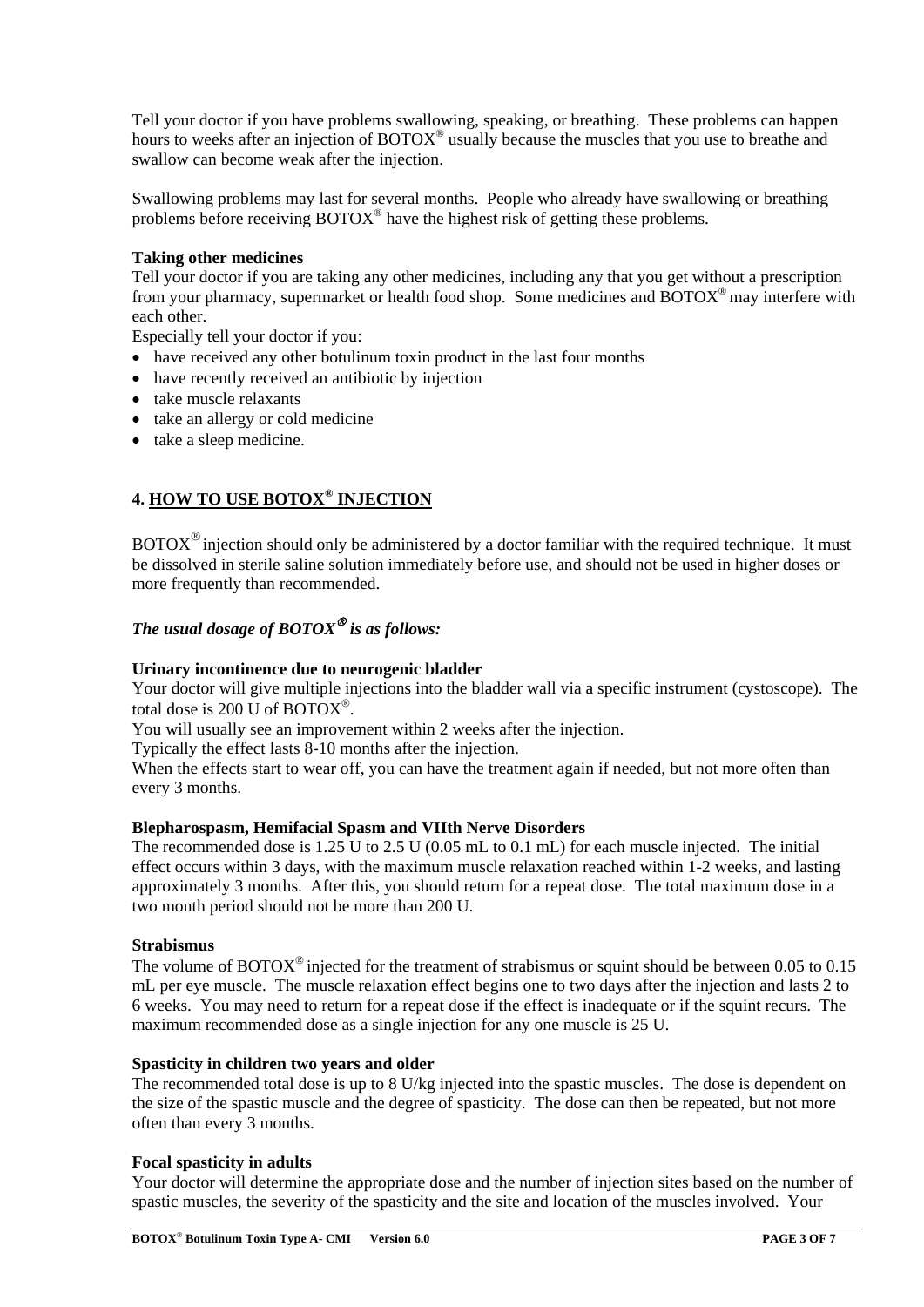doctor may also tailor your dose depending on any muscle weakness that may be present and your response to the injection. Improvement generally occurs within the first 2 weeks after injection, with maximum effect occurring after 4-8 weeks and the effect lasting approximately 3-4 months.

In general, the total maximum dose in a 2 month period should not be more than 360 U.

## **Cervical Dystonia**

The recommended dose depends on the type of muscle spasm, the position of the head and neck, whether muscle weakness is present, where pain is felt, your weight and response to the injection. Your doctor will prescribe the proper dose for you. Improvement generally occurs within the first 2 weeks after the injection, with the maximum effect after 6 weeks, and the effect lasting approximately 3-4 months. In general, the total maximum dose in a 2 month period should not be more than 360 U.

#### **Spasmodic Dysphonia**

Your doctor will determine the appropriate dose for you at each treatment session. Improvement generally occurs within 2-4 days. The maximum effect is seen within approximately 7 days with the effect lasting approximately 3-4 months.

#### **Chronic Migraine**

The recommended dose for treating chronic migraine is 155 U to 195 U administered intramuscularly as 0.1 ml (5 U) injections across 7 specific muscle areas in the head and neck. The dose can then be repeated every 12 weeks, for up to 3 cycles, and then assessment of the need for further treatment should be conducted.

#### **Primary Hyperhidrosis**

Recommended dosage is 50 U of  $BOTOX^{\circledast}$  (2.0 mL) per armpit, evenly distributed in multiple sites approximately  $1 - 2$  cm apart within the armpit area. Injections should be repeated when the effects from the previous injection wear off, but not more often than every 4 months.

#### **Frown Lines**

The recommended dose of  $BOTOX^{\circledcirc}$  for the treatment of frown lines is 20 U. This is usually injected into the muscles around your eyebrows in 5 different places. The recommended injection volume per muscle site is 0.1 mL. However, the optimum dose levels and number of injections sites per muscles may vary among patients. Improvement in the severity of the lines generally occurs within one week after the injections and has been shown to last for up to 4 months. This will vary between individual people and may depend on the severity of the frown lines.

#### **Crow's Feet**

The recommended dose of BOTOX<sup>®</sup> injection for the treatment of crow's feet lines is 6-18 U per side. This is usually injected into the muscles around your eyes, where most lines are seen when a smile is forced, in 3 different places. Improvement in the severity of the lines generally occurs within one week after the injections and has been shown to last for up to 4 months.

#### **Forehead Lines**

The recommended dose of  $BOTOX^{\circledcirc}$  for the treatment of forehead lines is 8-24 U. This is usually injected into the forehead muscle in 4 different places. Improvement in the severity of the lines generally occurs within two weeks after the injections and has been shown to last for up to 6 months.

#### **Use in pregnancy**

Use of  $\overline{BOTOX}^{\circledast}$  when pregnant or breast-feeding is not recommended. Tell your doctor or pharmacist if you become pregnant while being treated with BOTOX<sup>®</sup>.

#### **Use in children**

Use in patients below the age of 18 years has not been established for the treatment of urinary incontinence.

Use in children below the age of 18 years has not been established for chronic migraine.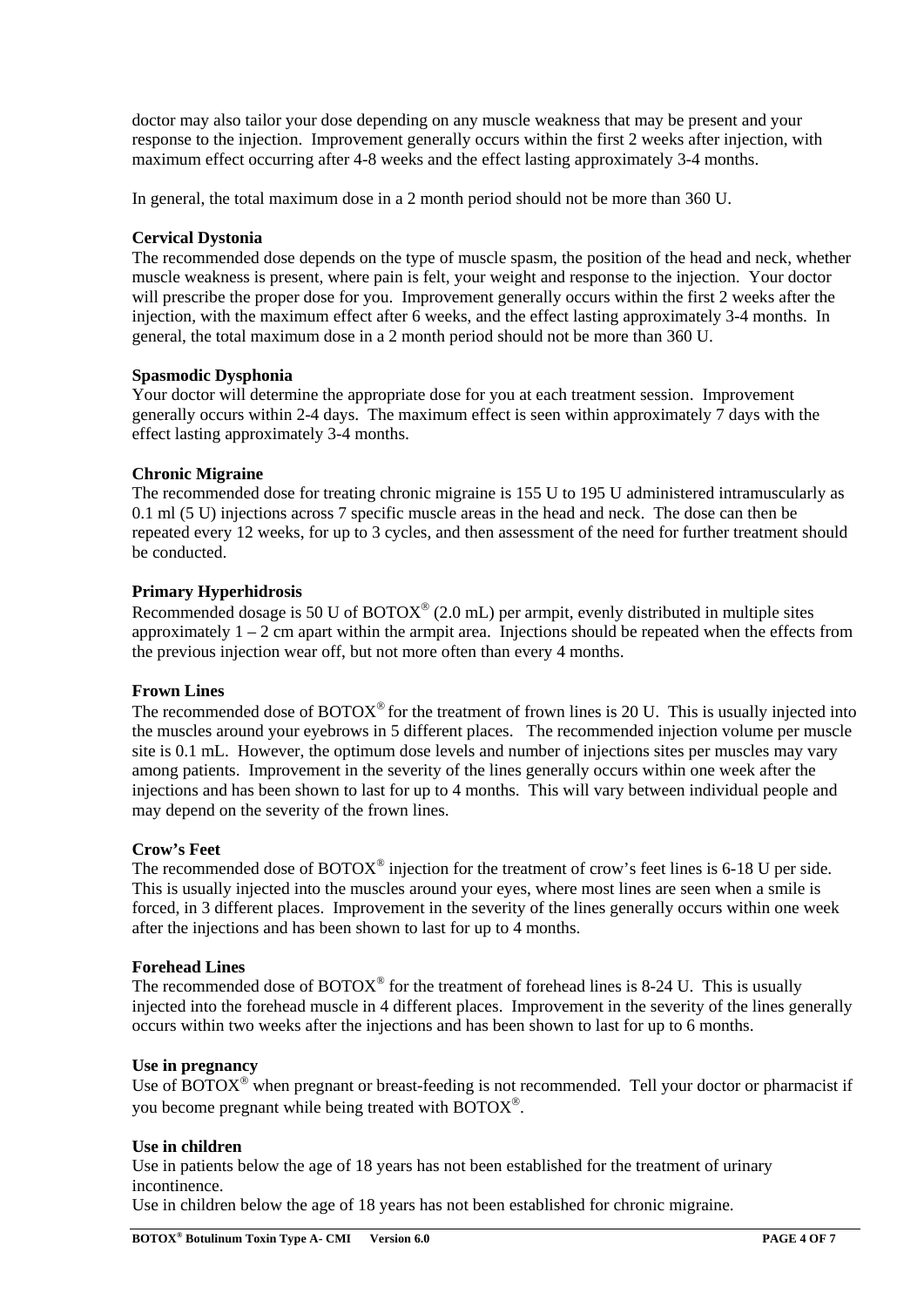Use in children below the age of 12 has not been established for blepharospasm, VIIth nerve disorders, cervical dystonia, hyperhidrosis, spasmodic dysphonia or frown lines.

Use in children two years or older is only recommended for focal spasticity (e.g. juvenile cerebral palsy, spasticity of the arm, hip).

## **Things to be careful of**

- Tell your doctor as soon as possible if you do not feel well while being treated with BOTOX $^{\circledR}$ injection.
- Be careful to resume activities gradually if you have had little exercise for a long time.
- Be careful driving or operating machinery until you know how  $\text{BOTOX}^{\circ}$  affects you.

## **Urinary incontinence due to neurogenic bladder**

• You will be seen by your doctor approximately 2 weeks after the injection, if you were not using a catheter before the injection. You will be asked to pass urine and will then have the volume of urine left in your bladder measured using ultrasound. Your doctor will decide if you need to return for the same test during the next 12 weeks. You must contact your doctor if at any time you find it difficult to pass urine because it is possible that you may need to start using a catheter. In order to avoid urinary tract infections, female patients should pass urine after sexual intercourse.

#### **Overdose**

Telephone your doctor or go to casualty at your nearest hospital immediately if you think that you or anyone else may have swallowed or accidentally injected BOTOX® injection, even if there are no signs of discomfort or poisoning. You may need to be watched for several days for signs of muscle weakness or loss of muscle movement.

Tell your doctor if you feel any general weakness, or local muscle weakness in the weeks following your injection. There is an anti-toxin to the toxin in  $\text{BOTOX}^{\circledast}$ , but it is only likely to be effective if injected within 30 minutes after the  $BOTOX^{\circledcirc}$  injection. If you have questions or concerns, or are not sure about something, please consult your doctor or pharmacist.

## **5. SIDE EFFECTS**

All medicines can have side effects. Sometimes they are serious, most of the time they are not. Some patients may experience unwanted effects with BOTOX® treatment, and may need further medical treatment. Ask your doctor to answer any questions you may have.

## **If while undergoing treatment with BOTOX injection you experience any side-effects or symptoms which may be due to this medication (whether or not it is mentioned below) please inform your Doctor as early as possible.**

This product contains albumin, an extract of human blood. Based on effective donor screening and product manufacturing processes, it carries an extremely remote risk for transmission of viral diseases. A theoretical risk for transmission of Creutzfeldt-Jakob disease (CJD) also is considered extremely remote. No cases of transmission of viral diseases or CJD have ever been identified for albumin.

#### **Things which may occur**

## **General**

Pain, tenderness, inflammation, tingling or numbness, swelling, dry mouth, redness of the skin, infection, bleeding and/or bruising at the site of injection; generally feeling unwell and weakness. The following symptoms have been reported on rare occasions: changes in the way the heart beats, chest pain, skin rash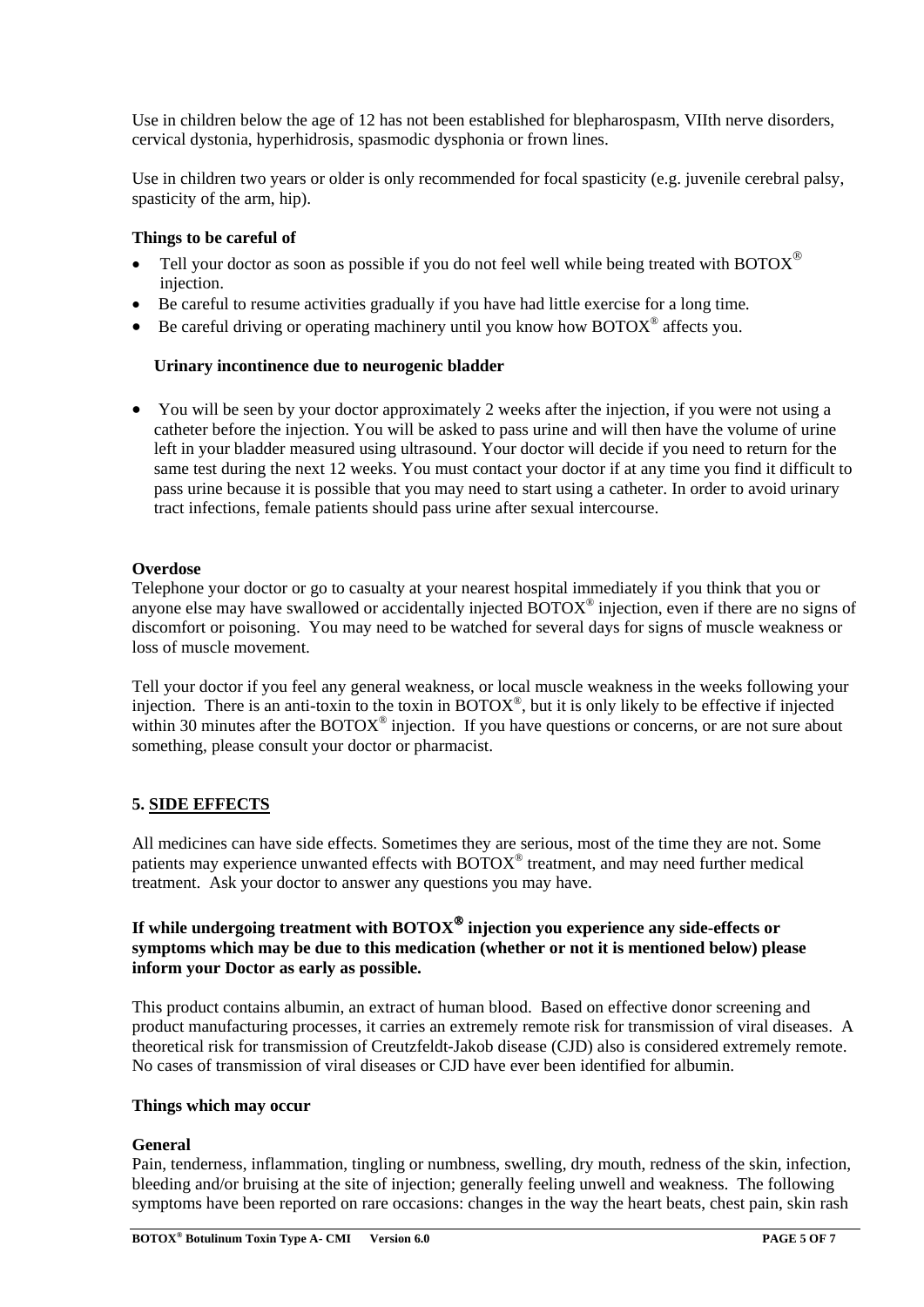and allergic reaction (symptoms: shortness of breath, wheezing or difficulty breathing; swelling of the face, lips, tongue or other parts of the body; rash, itching or hives on the skin).

In some cases, the effect of botulinum toxin may be observed beyond the site of injection and the following symptoms may occur:

- loss of strength and muscle weakness
- drooping of the upper eyelid
- double or blurred vision
- trouble speaking or saying words clearly
- constipation
- aspiration pneumonia (serious lung infection)
- trouble swallowing or breathing, which can be life-threatening.

These symptoms can happen hours to weeks after injection and are more likely to occur in patients treated with high doses or who have underlying conditions that would predispose them to these symptoms. Tell your doctor immediately or go to Accident and Emergency at your nearest hospital if you experience any of the above symptoms.

#### **Urinary incontinence due to neurogenic bladder**

Very common side effects: urinary tract infection, inability to empty your bladder (urinary retention). Common side effects: difficulty in sleeping, constipation, muscle weakness, muscle spasm, bulge in the bladder wall, tiredness, problems with walking, fall.

Common side effects related to the injection procedure: blood in the urine after the injection, painful urination after the injection, possible uncontrolled reflex reaction of your body (e.g. profuse sweating, throbbing headache or increase in pulse rate) around the time of the injection.

#### **Blepharospasm, Hemifacial Spasm or VIIth Nerve Disorders**

Drooping of the eyelids, irritation or tearing, dry eye, not being able to close the eye, sensitivity to light, dizziness and tiredness. Less commonly, inward or outward turning of the eye, inflammation of the eye, double vision, and swelling of the eyelid skin lasting several days.

#### **Strabismus**

Drooping of the evelids, vertical turning of the eye, double vision, bleeding beneath the eye lids and at the front of the eye. Less commonly, bleeding behind the eye ball, piercing of the sclera (the tough skin covering part of the eye bulb), dilation of the pupil, loss of awareness of space and past pointing (the inability to place a finger on another part of the body accurately), headache, inability to focus, dizziness, discomfort/irritation of the eye, increased pressure in the eye.

#### **Spasticity in children two years and older**

Falling, clumsiness, leg pain, weakness of the leg, localised and generalised muscle weakness. Less commonly, leg cramps, fever and knee or ankle pain, increased frequency of passing urine, joint dislocation and muscle spasms.

#### **Focal spasticity in adults**

Most side effects that have been reported in patients being treated for focal spasticity were mild to moderate and got better without needing medical attention. Side effects reported include: pain in the affected limb, changes in ease of movement of the muscle, increased sensitivity to touch or pain and headache. Less common side effects include: weakness or a loss of energy, joint pain, skin problems, nausea, 'pins & needles', itching and lack of coordination.

#### **Cervical Dystonia**

Soreness or bruising where the injection was given, difficulty in swallowing, neck pain, weakness of the neck, and less commonly, general weakness. Side effects, if they occur, tend to appear in the first week after injection, and last about two weeks.